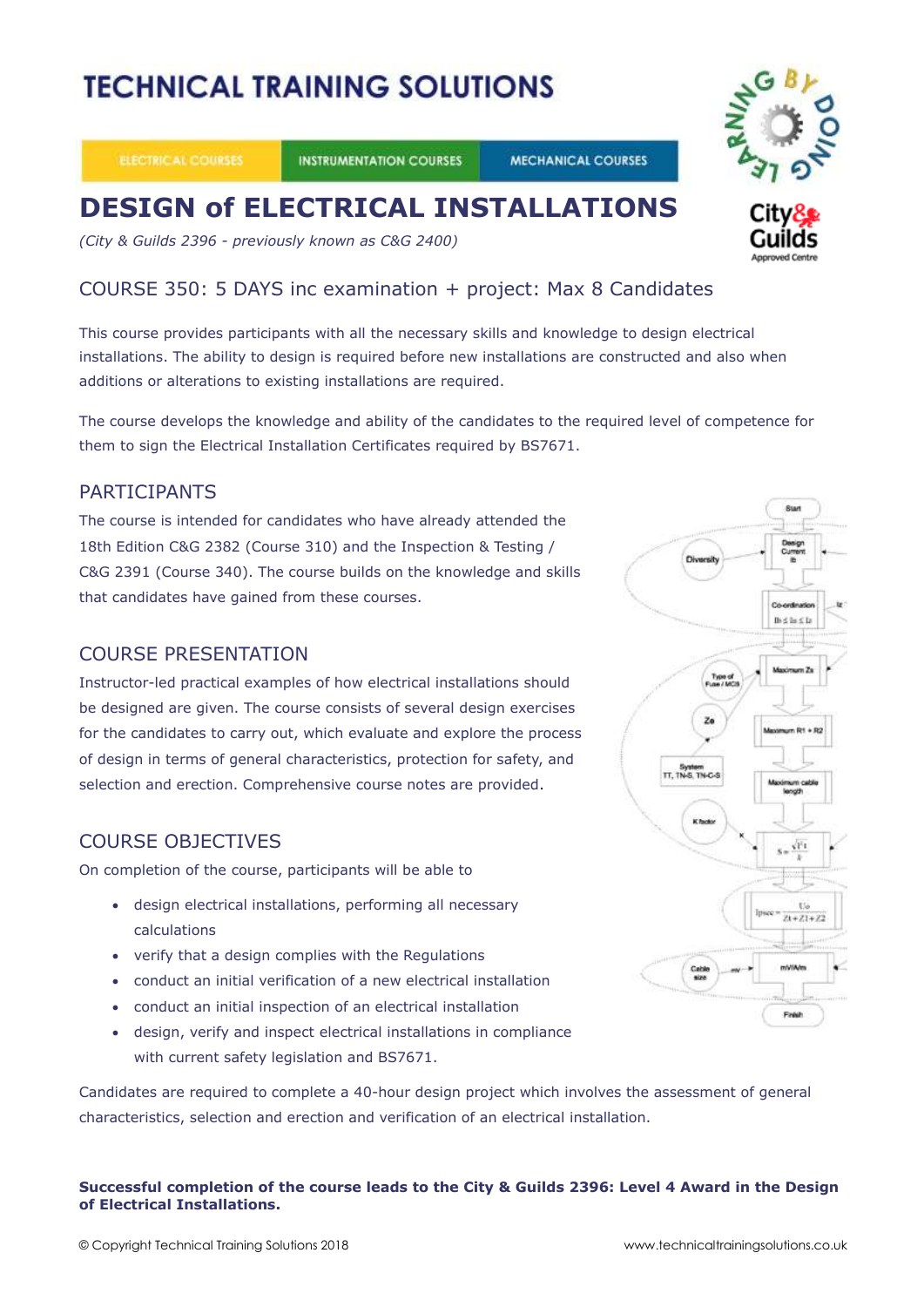### **What do candidates on the Electrical Installation Design course actually do?**

The Electrical Installations design course (C&G 2396) is the pinnacle of the series of City & Guilds qualifications and is preceded by the courses on the wiring regulations (C&G 2382) and the inspection and testing (C&G 2391) qualifications.

The course begins by guiding the candidates through a series of searching questions with answers provided via a combination of syndicated exercises and individual efforts. This helps to build the candidates' skills and knowledge of the design process, taking each step of the design one stage at a time.

Candidates are provided with course notes which contain useful reference material, help on various topics and suggestions for answering questions in the written examination.

| <b>Tables and Calculations</b><br>The a known even of the major case of themes a pair code of July 24 th days in the last to<br>such under also the import of understanding photographs of the materials of<br>from our employees when a c formious stational entrance.<br>War-kamper-door plant fact<br>4 persists when more colours.<br>4 - company the result of Line stylene models total for entertain at-<br>testede for asker free.<br>the convention of the former and the first country of the children in<br>frankling and the collection of the analysis of the collection of the collection of the collection<br>colour, \$1.1 kinds siders for 12 a The Still Linds to changes \$1.5 (Federal Still Property) and<br>considering a which postcolla go the day deal point in Lib consent in oil that with consent to a<br>counteredly. At you're from substitute a settle-program of fracts or time printers fluid determined in the con-<br>Bactions for the propositions, deal-age from marker the deal instrument contrasts in beautiful and<br>Complete Road<br>Conceleidure. Paul Protocosts Was made and the adjust three considerations are<br>members of kindlikers.<br>1 Sylandship manifest.<br>A 1444 Electricians Guido is could blacke of franking.<br>Al traversion and Tentra; Instead or Note 3. | SELECTION AND ERECTION OF<br><b>EQUIPMENT</b><br><b>Russian at lasts</b><br>The Lunchington will be close for-<br>Constant on Within weth after in this with instantial contractive executions.<br>company of at fine with constitutely superfiel. If faith entire offer wearen'<br><b>Burnier</b><br><b>Suderpriving Subdivision</b><br>The convenience will be obtained a reactify of education<br>1. 85 FLPI, requirements for subsity, admitted and smallest in herms of<br>at Automatical charge.<br>at Europhana whiteasants.<br>(c) Operational constitutes destructured from con-<br>of Accambiance<br>AT - harmborder and certified<br>FL. This revolutional intuities intermedial Effications in | Answering guestions<br>1949 Els housing to prevent painting contently if that the close aparchet<br>for loads at the instructionals which couldn't is sparked to give invident of academy.<br>experience for this product of that insurance.<br>Transferê tor livie katolika savedenê biblina "alrat", "allaka" dinê Toral astitêr<br>as insorted. Rhal is the labelist assign three's the titumater tutos hondi-<br>Reserve rack is a make that bakers in an artist<br>Sternum Question 1<br>at it lest of each compressions (SI's request for a comprehensive-<br>company's loans that this is this pump to<br>To these best blues of their present annual expectation, and furnity best of<br>structure have the held enoughless apprint of the test structure of at-<br>attable in what shoulder.<br>In these with the detroit is banaked dring on. The company port-habits<br>the This is colored Newslett charities in this fit is part in a strict and arrangement<br>23 Incentive)<br><b><i>STAGES</i></b><br>41   Lance to serve extra excessor to be followed that<br>control and the regimed law sharehold entertained as a general |
|------------------------------------------------------------------------------------------------------------------------------------------------------------------------------------------------------------------------------------------------------------------------------------------------------------------------------------------------------------------------------------------------------------------------------------------------------------------------------------------------------------------------------------------------------------------------------------------------------------------------------------------------------------------------------------------------------------------------------------------------------------------------------------------------------------------------------------------------------------------------------------------------------------------------------------------------------------------------------------------------------------------------------------------------------------------------------------------------------------------------------------------------------------------------------------------------------------------------------------------------------------------------------------------------------------------------------|------------------------------------------------------------------------------------------------------------------------------------------------------------------------------------------------------------------------------------------------------------------------------------------------------------------------------------------------------------------------------------------------------------------------------------------------------------------------------------------------------------------------------------------------------------------------------------------------------------------------------------------------------------------------------------------------------------|------------------------------------------------------------------------------------------------------------------------------------------------------------------------------------------------------------------------------------------------------------------------------------------------------------------------------------------------------------------------------------------------------------------------------------------------------------------------------------------------------------------------------------------------------------------------------------------------------------------------------------------------------------------------------------------------------------------------------------------------------------------------------------------------------------------------------------------------------------------------------------------------------------------------------------------------------------------------------------------------------------------------------------------------------------------------------------------------------------------------------------------------|
| looking the insecretion of the modulational meet transports of managers successive<br>more of Henri booth is in this case to handle and the Albert rest could be access.<br>Branch on process from a Park Bar Take Torrents your best per well for removed franches by<br>Web controllering from 3 on a second guider-<br><b><i>Inferior looks</i></b><br>Heraldo and a service constructed believed by V & MWA<br><b>KVA x 5000</b><br>T POURMANY<br><b>E</b> de taxa<br>from primary content becoming V-8.1300                                                                                                                                                                                                                                                                                                                                                                                                                                                                                                                                                                                                                                                                                                                                                                                                             | <b>Automobile</b><br>stating on it for should a meteod flat market past it fix exertually.<br>1. Locality and refunerios suffers this information estating bit a 17 domes-<br>ings by MyAVI<br>2. New excess for information deal also used to approved.<br>of Bolly crossed and offered<br><b><i><u>Sedantrical</u></i></b> Round:<br><b><i><u>International Active</u></i></b>                                                                                                                                                                                                                                                                                                                           | SUSEEN-THAT ANTIUNIES HARACHES LUCHER SIMULATION<br>In redationed particulary it provided for tracers of a resistant instant<br>alle detail for pushmann or build market said and shares. Deposits why pretty<br>destroy that is nationalize school that is telephone from close it is a current<br>K-A-rag from elevels a good actual to changes of a 2012 from 8 cm to-<br>All this postfita. Journal over this transitional manufacture of an anti-company<br>inspector on the grands common when the problems produced between<br>and contracts and contracts are the<br>28 showed                                                                                                                                                                                                                                                                                                                                                                                                                                                                                                                                                         |
| <b>Group</b><br>de sinor representato                                                                                                                                                                                                                                                                                                                                                                                                                                                                                                                                                                                                                                                                                                                                                                                                                                                                                                                                                                                                                                                                                                                                                                                                                                                                                        | <b>SILLER</b><br><b>Science Contractor</b>                                                                                                                                                                                                                                                                                                                                                                                                                                                                                                                                                                                                                                                                 | <b>SECURE</b><br>Commercial Commercial Corp.                                                                                                                                                                                                                                                                                                                                                                                                                                                                                                                                                                                                                                                                                                                                                                                                                                                                                                                                                                                                                                                                                                   |

**Page 10 of the course notes for the electrical installation design course, listing some of the equations that the candidates need to understand and use**

**Page 11 of the course notes for the electrical installation design course, describing how electrical equipment should be selected and erected**

**Page 12 of the course notes for the electrical installation design course, providing advice on how questions should be answered in the written examination**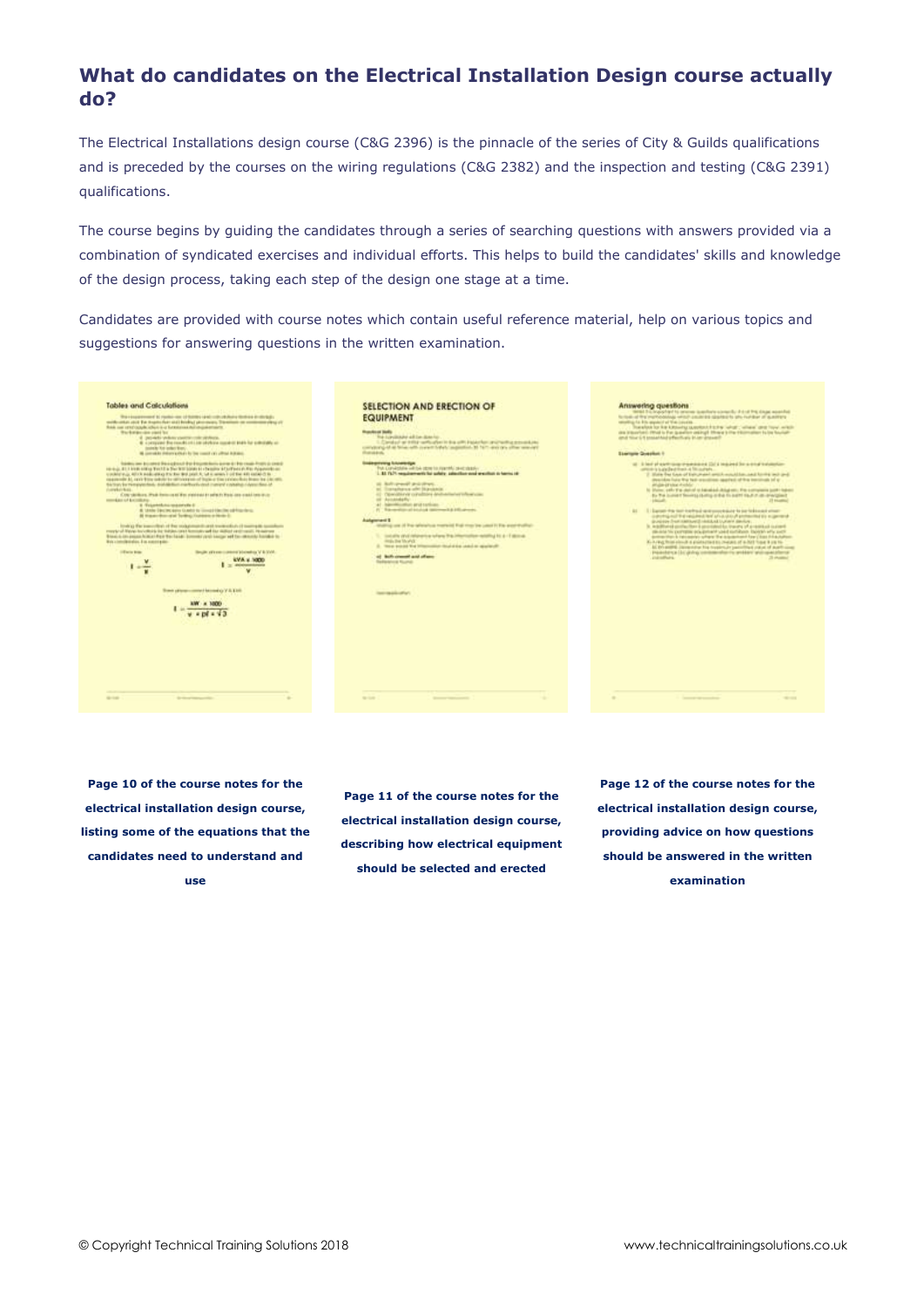We also issue helpful design reference documents which list all the important stages in the design of an electrical installation. This again helps to clarify the process by which an electrical installation design should be performed.





**Page 1 of the design reference sheet for the electrical installation design course, depicting some of the equations that the candidates need to understand and use**

**Page 2 of the design reference sheet for the electrical installation design course, depicting some of the equations that the candidates need to understand and use**

The **written examination** (which is usually scheduled in the week subsequent to the design course, to allow candidates time to 'brush up' for the exam) is a 3 hour, open book examination. The following gives some idea of the level of complexity of the questions posed in the examination.

| 2391-201 JUAN 2006<br>Design, Erection and Verification of Electrical Installations<br><b>Wellstand</b><br>and the first state of the first state.<br>You doned have the<br><b>Supplier &amp; Fake 2004</b><br><b>RESIDENT</b><br><b>Solowing for Mile posteriorital</b><br>10 million and a state for the<br>1. Auto Carrier and Constitution of the American<br>I show that \$11 time \$50 time remains<br>the computation of the product of the product of the state of the secondary<br>Easternal English Street<br>This quantities paper is designagenty of Edip and Eurish unot it in the teleconol offer the<br>assettivened. Do not return it to the examinar with candidates contact:<br>in the categories and additional con-<br>1.41 publishes paid in paintings, The Electron Holley Ed by The monocolity is painted in this line.<br>A Milled McAde Linksheet | $\mathcal{P}_{\mathcal{D}}$<br>and contact the control<br><b>Science Concerned</b><br><b>County</b><br>The cold county we by home<br>\$2 hat at modern<br><b>START</b><br><b>TAB</b><br>ALC: UNK<br><b>Section Street</b><br><b>All and Pro</b><br>$+1$<br>The Condition<br><b>The Company</b><br>-<br>おけ<br>and Walnutt Street<br>The the Annual De matters, with the series to any<br>whose litter change planner is the grow-<br>able) has the free has to good in this work<br>$-1.11$<br>Link Tring, Chairs Mandell change that company's of the<br>the Mail Editorial Arms, 1 Service<br>$\overline{\phantom{a}}$ | atch mont, or contra an amount and in<br>3ň<br>moniphonesty amulate and what experience<br>the admitted and dear that links which are all<br>the life, deputy as at anger facto more-<br>puring small in the biggins industrial will with-<br>follows and mondal conductor traders where an interior<br>in the 15 CAs and that that games comed<br>Tomorrow Hard Lewis All Cons., in Concert & Field<br>mire denne millen till<br>at that ritually behind the wine<br>Assist his reason they said makes the<br>for smilet at the tablisticity was a month<br>or maked as a fathers can be determined<br>London and artistics Africano in Associate<br>Address Line Bolton as a travel child to deposit<br>Summers for P. Chas. I don't<br>Lat. Tool, New Atadeek. Cars cared to Alland<br>And in sheet we have two motion succeed.<br>flutulate and the incidency<br>all College County of the way of the or-<br>up there that have determined by historical<br>thing at an well, out were not it flers can be<br>writed. The state but appeal of the other<br>$-3.45 - 10.0$<br>W.<br>177 . Business (1997) handled of the Catalogue materials in<br>are paid. They could have to it is a serious of<br>lates, in this solid A ; A singless arm could<br>Strauti net three mounts (digh) download write re-<br>Reserve the Bennis commercially dividend paline<br>In work, constitute, which made the Ed. UKNPParka. |
|----------------------------------------------------------------------------------------------------------------------------------------------------------------------------------------------------------------------------------------------------------------------------------------------------------------------------------------------------------------------------------------------------------------------------------------------------------------------------------------------------------------------------------------------------------------------------------------------------------------------------------------------------------------------------------------------------------------------------------------------------------------------------------------------------------------------------------------------------------------------------|-------------------------------------------------------------------------------------------------------------------------------------------------------------------------------------------------------------------------------------------------------------------------------------------------------------------------------------------------------------------------------------------------------------------------------------------------------------------------------------------------------------------------------------------------------------------------------------------------------------------------|-----------------------------------------------------------------------------------------------------------------------------------------------------------------------------------------------------------------------------------------------------------------------------------------------------------------------------------------------------------------------------------------------------------------------------------------------------------------------------------------------------------------------------------------------------------------------------------------------------------------------------------------------------------------------------------------------------------------------------------------------------------------------------------------------------------------------------------------------------------------------------------------------------------------------------------------------------------------------------------------------------------------------------------------------------------------------------------------------------------------------------------------------------------------------------------------------------------------------------------------------------------------------------------------------------------------------------------------------------------------------------------------------------------------------|
| <b>PEOD ANNOUNCEMENT &amp; EXPERIMENT</b>                                                                                                                                                                                                                                                                                                                                                                                                                                                                                                                                                                                                                                                                                                                                                                                                                                  |                                                                                                                                                                                                                                                                                                                                                                                                                                                                                                                                                                                                                         | a alternal fished at fireared. Investor wheat at<br>showed frame at money but that intentional<br>The Charles and a Batter in Bellington                                                                                                                                                                                                                                                                                                                                                                                                                                                                                                                                                                                                                                                                                                                                                                                                                                                                                                                                                                                                                                                                                                                                                                                                                                                                              |

**The City & Guilds electrical design exam paper**

**Example of a candidate's answers to the City and Guilds exam paper**

**Example of a candidate's answers to** 

**the City and Guilds exam paper**